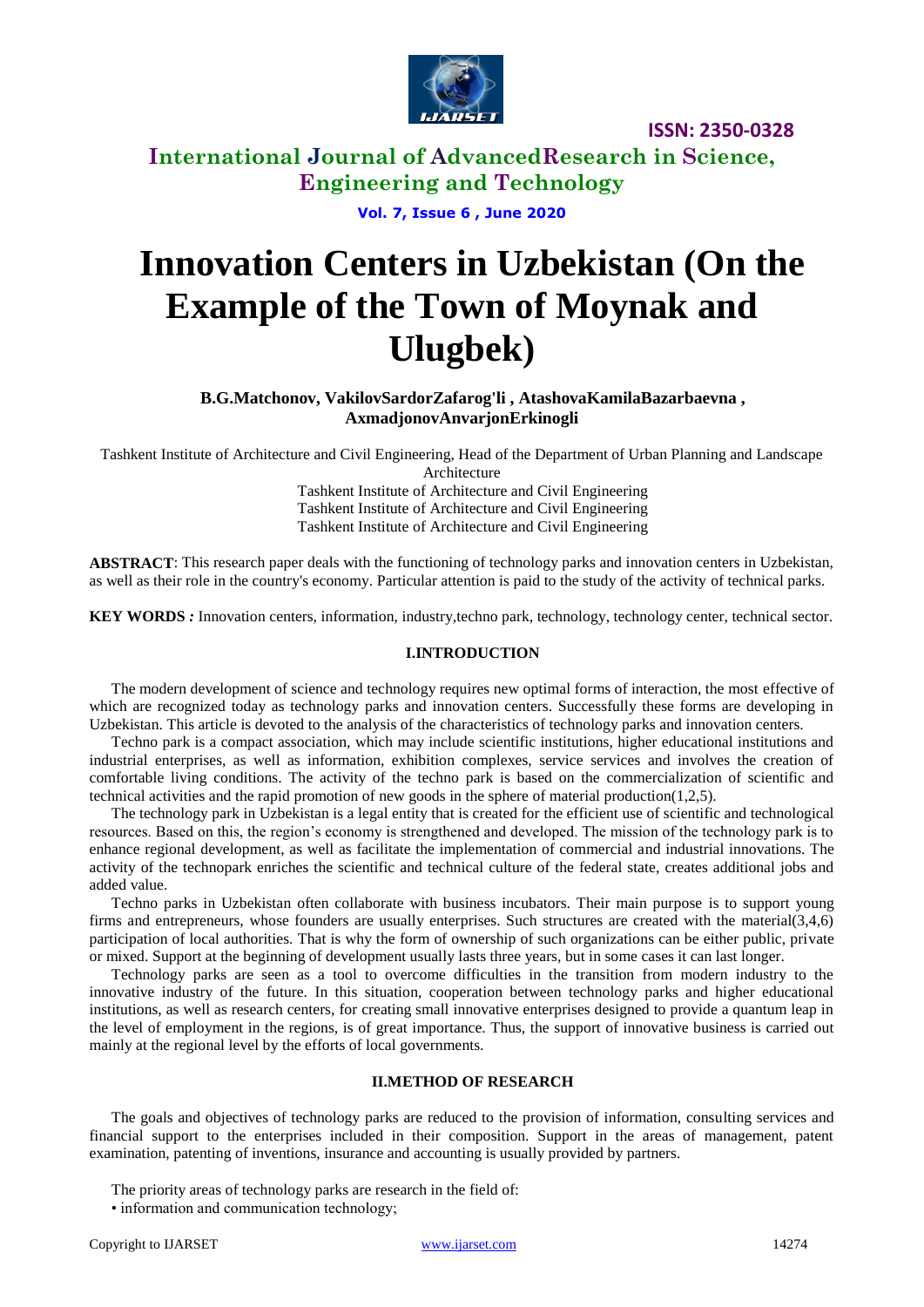

**ISSN: 2350-0328**

**International Journal of AdvancedResearch in Science, Engineering and Technology**

## **Vol. 7, Issue 6 , June 2020**

• software development;

- ecology;
- biotechnology;

• medical equipment;

• Agriculture.

The organizational structure of technology parks has its own characteristics. The main emphasis is on the further development of cooperation with research institutions and the provision of information services.

Promising areas of this form of work are:

• encouraging entrepreneurial independence of students and employees of higher educational institutions and research institutions;

• conducting student practices and completing term papers and dissertations in technology parks;

• providing students and staff with relevant information about technology parks and involving them in seminars on pressing issues of modern science;

• Provision of production facilities and necessary equipment with institutions cooperating with technology parks(7,8,9,10).

The main focus of the innovation centers is the implementation of ideas that are useful to society. University science gives a lot of development, generates new ideas, but, as a rule, scientists themselves do not have enough baggage of managerial knowledge and entrepreneurial abilities, allowing them to bring projects to their logical conclusion. Often, scientists do not seek to implement their ideas. Innovation centers occupy a position between manufacturers of scientific and technical products and industry mainly, small and medium enterprises. In addition, innovation centers play an important role in overcoming differences between researchers and entrepreneurs.

The introduction of new technologies and research results from the scientific and technical sector into industry is a traditional task of innovation centers. There are several basic techniques of technology transfer:

• assistance in business,

• diffusion of technology,

• technology search.

Many innovation centers are involved in patenting and obtaining licenses.

An innovative constituent center located in Moynak, is a classic technology park. It includes a technology center, consisting of 5 sites, and the technopark itself with 29 resident firms, 35 of which were established by the Phoenix Center. The park has about 340 jobs. The leading activities of the park are transport, information and communication equipment, logistics. Moynak was originally conceived as a single complex of buildings and structures intended for engaging in innovative activities and for the residence of employees of resident firms. Moynak acts as an example of successful interaction between the private sector and the state. The source of investment was various regional funds of the European Union, as well as private capital $(1,4,7,8)$ .



**Fig.1.**View of Muynak Innovative Technopark

The scientific and technological town of Ulugbek combines the development of science and economics. The city of Ulugbek is not only the largest scientific technology park, but also the largest in the center of innovative activity. The